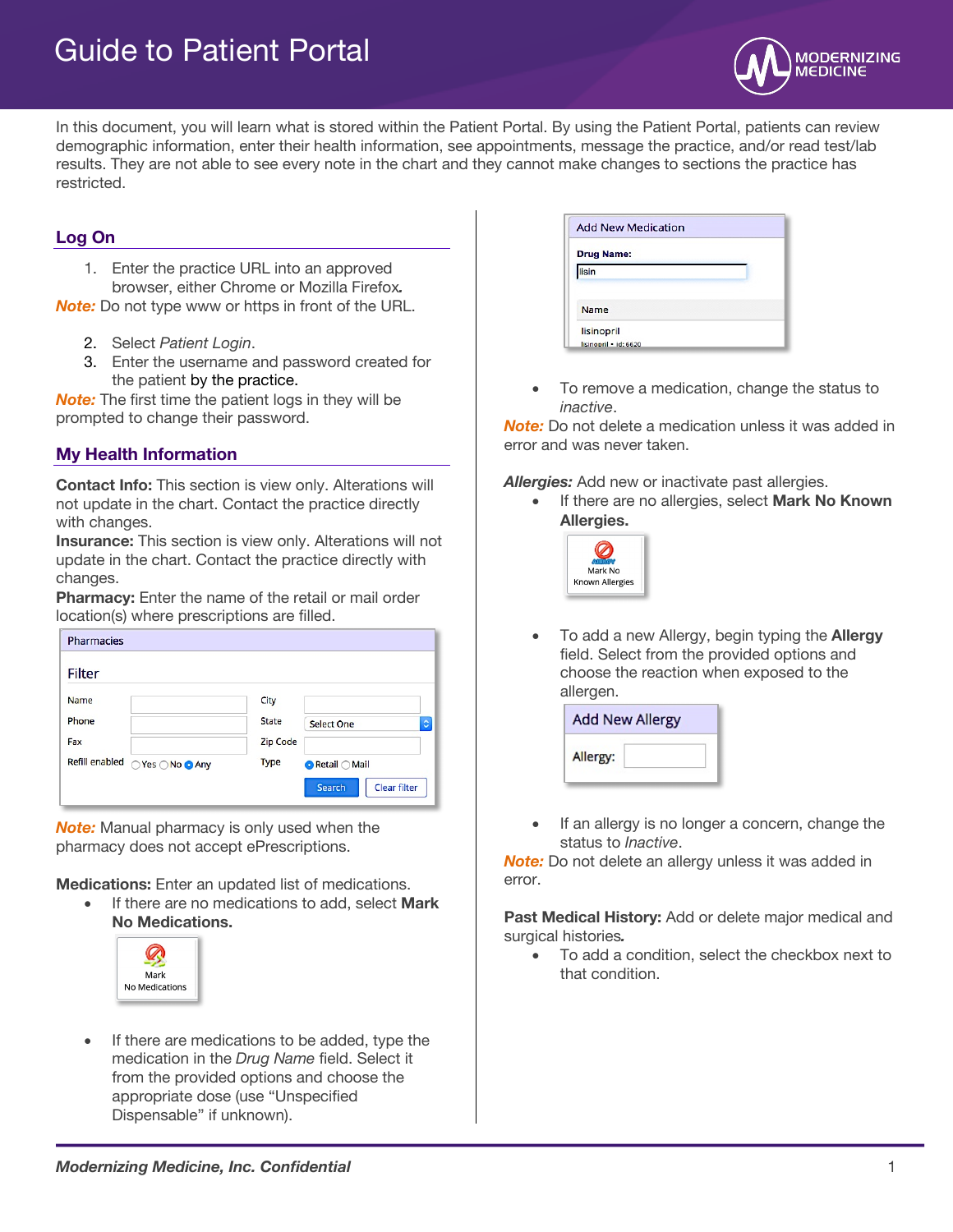## Guide to Patient Portal





**Specialty Disease Histories:** Add or delete additional medical and surgical histories.

**Social History:** Add or delete smoking habits, alcohol use, driving status, and other details*.*

**Family History:** Add or delete family history.

• To add a disease, begin typing in the **Family History** field. Select it from the provided options and choose the appropriate. Then choose the family member.

| <b>Add New Family History</b> |                                                                                         |  |
|-------------------------------|-----------------------------------------------------------------------------------------|--|
| Family History:               | hypert<br>Family history of hyperthyroidism (situation)                                 |  |
| <b>Patient Family</b>         | Family history: Hypertension (situation)<br>No family history: Hypertension (situation) |  |
|                               |                                                                                         |  |

**Problem List:** View a list of diagnoses. This section is view only.

To view more information on a condition, select the blue information bubble next to the condition.



## **Appointment / Visit Info**

Patients can view appointments, notes, educational handouts and test results.

#### *Upcoming Appointment*

View scheduled appointments and make requests (if practice enables the feature).

### *Past Appointments*

| Visit Date                          | Attendees                          | Impressions                                                              | Location | Action                                 |
|-------------------------------------|------------------------------------|--------------------------------------------------------------------------|----------|----------------------------------------|
| Wednesday, Feb 15, 2017 09:32am EST | Primary Provider & Primary Biller: | Conjunctival Hemorrhage OS (H11.32)<br>Age-related Cataract OU (H25.813) | Ophth PM | .<br><b>View CCDA</b><br>Download CCDA |

- **Appointments Information:** View appointment dates, attendees, impressions, and the location.
- **Visit Records**: Select the date in blue to read the finalized visit note.

**Visit Date** Wednesday, Feb 15, 2017 09:32am EST

**Patient Education:** To review the problem and diagnoses reference information of that visit, select the **Patient Education** link.



#### *Results*

| Ask a Question Date | Test                                                                                                    | Results      | Learn |
|---------------------|---------------------------------------------------------------------------------------------------------|--------------|-------|
| Compose             | 02/14/2020 Eyelid Biopsy by Punch Method on right upper lid skin lateral onright upper lid skin lateral | Benign Nevus |       |
|                     |                                                                                                         |              |       |

Select the date to view the pathology report.



Select the blue information bubble to view more information on the diagnosis.



Select **Compose** to contact the provider about the result using.



*Note:* The same results are also visible under the *Tests & Results* section of the patient portal.

#### **Messages**

Patients can send messages to, and receive messages from the practice.

• Select the subject line to view messages from the practice.

| Compose Message | Inbox |                                                                        |                     |
|-----------------|-------|------------------------------------------------------------------------|---------------------|
| Inbox           | From  | Message                                                                | Received On         |
| Sent            |       | Jane Doe101 MRN:503600 PMS:503600 Appointment - Its time for you to sc | 02/14/2020 12:12 AM |
| Sent CCDA       |       |                                                                        |                     |
|                 |       |                                                                        |                     |

• Select **Compose Message** to generate a new message to the practice.